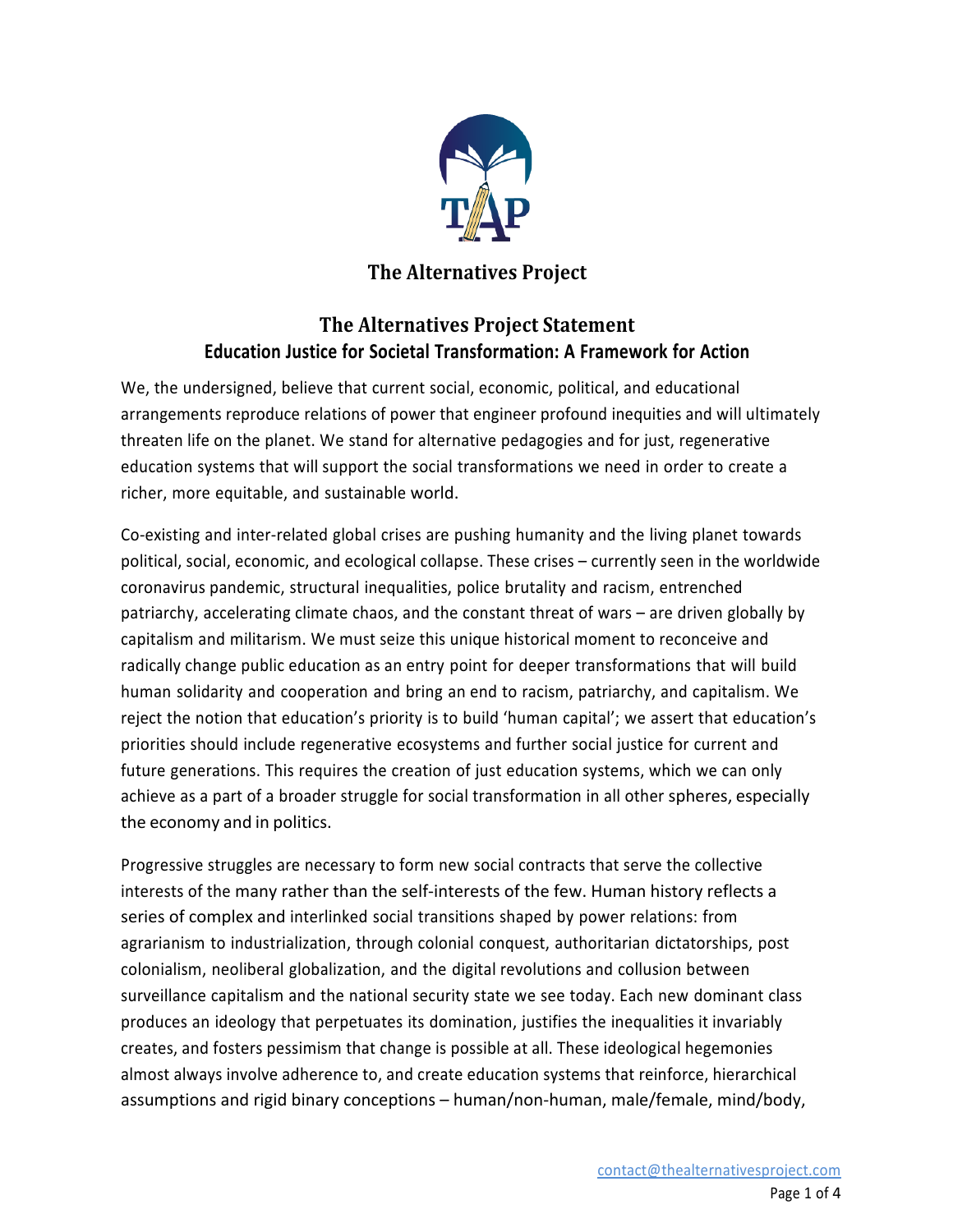secular/spiritual, superior/inferior, urban/rural, us/them – that assume the right of conquest and to exploit the natural world and all living species. The contemporary authoritarian, nativist, patriarchal, and settler-colonial populisms emerging worldwide in the wake of globalization and the increased migrations due to conflict and climate change sharpen these binary oppositions and provoke social insecurities to tighten their grip.

Today, education systems around the world are forged in the mindset of neoliberal capitalism and ideasof efficiency, rate of return, choice, competition, and economic growth. This ideology affords wealthy supranational corporations and billionaires unbridled power to reshape the global economy and national political systems, perpetuating extractive, carbon-based, economic activity and resulting in unconstrained consumption and the critical degradation of ecosystems. Organized in this way, education systems serve to reinforce and legitimize social inequality, segregation, and stratification within and across nations. Yet, as much as it reflects prevailing hegemonies, education is also a pivotalsite of contestation. Authoritarian states, knowing full well that education can be a force for transformation, move swiftly to wield it as a tool for ensuring compliance and control.

Consequently, for many children and young people, this world is bleak. The quality of education that they receive is increasingly segmented by the socio-economic status and geographic location of their families. Education is increasingly organized in competitive markets that create and entrench race, class, and gender inequities where private providers and contractors, as well as teachers and students compete by, and are ranked on, cost efficiency and standardized tests: a commodified education model delivered via constrained public budgets, focusing on outcome benchmarks, human capital formation, and economic rate of return and value-for-money. This model reinforces human exceptionalism, racial prejudice and white supremacy, denigration of difference, legitimation of economic and political inequalities, hyper-individualism, unbridled economic growth, an uncritical reception of advertising rhetoric and compliance with authoritarian rule. One consequence is the bizarre contradiction that the most widely educated population in human history is collectively triggering the eco-collapse of the living planet's systems, an act of collective suicide and ecocide.

Over the last thirty years, sustained advocacy by civil society and education unions moved the world to embrace the right to education and the aspiration of Education For All: compulsory schooling has expanded to unprecedented levels of scale – engaging nearly two billion children each day. Most families now assume that completing 8 to 12 years of schooling is essential for the future of their children and most governments assume that providing free public education to all children and youth issound public policy. But we are nowhere near achieving this. In part, wider structural injustices caused by the past four decades of market fundamentalism have driven sustained social-sector underspending and disparaged all government activity as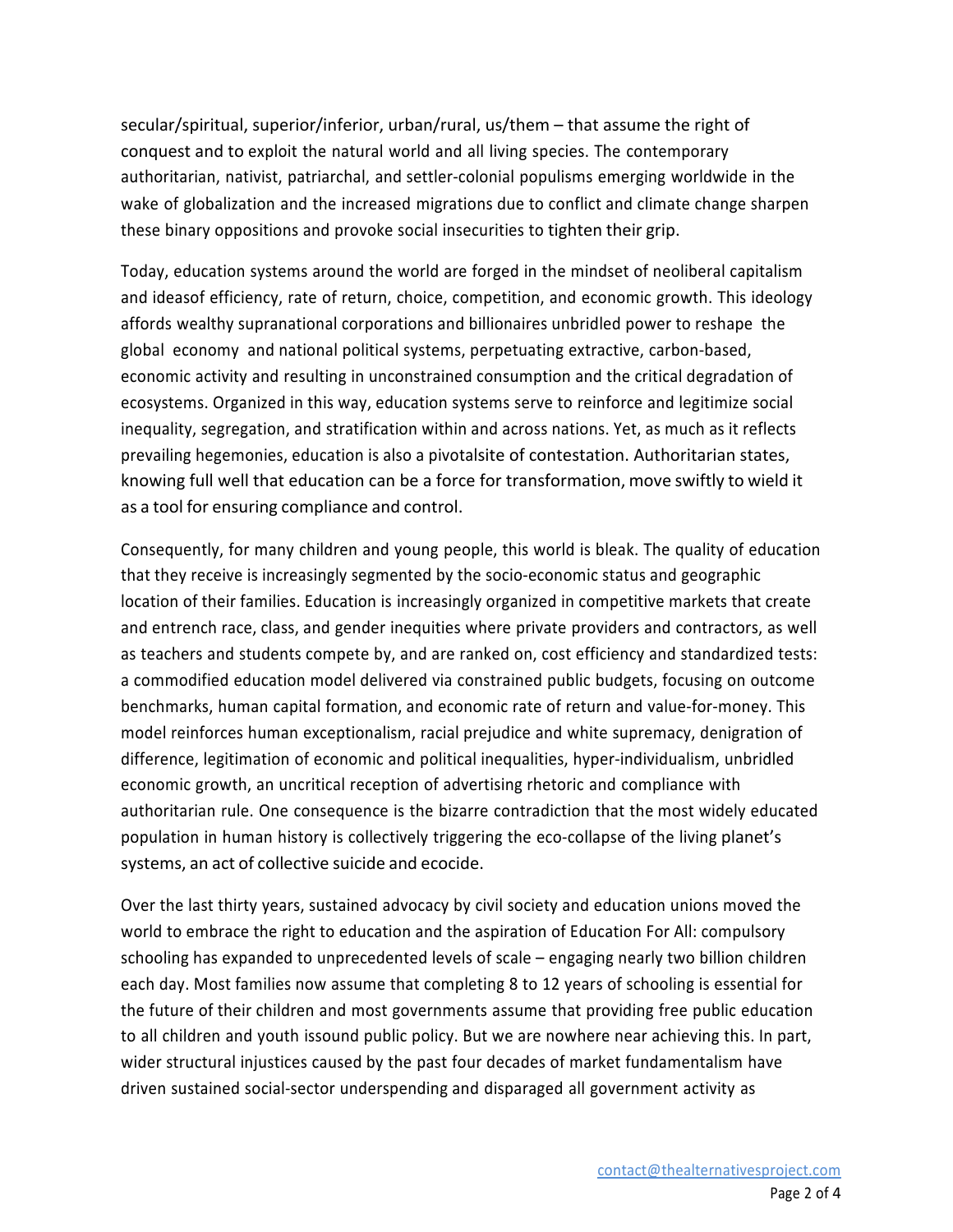"ineffectual" and "wasteful." Consequently, the financing of education has been woefully inadequate, and much more funding is required and is possible, from national governments as well as bilateral and multilateral international organizations.

It's not that there is no money; governments always find money to spend on the military, the police, security and surveillance, and corporate welfare. To confront this ideology, we must expose scarcity as a myth and austerity as a deliberate policy choice to drive the agenda for neoliberal privatization. While spending targets on education reflect a global consensus, most governments do not even meet the target of spending 20% of their budgets and 6% of their GDP on education. The international communityhas promised for decades to spend 0.7% of their GDP on Official Development Assistance, yet allocates only a fraction of this. And all of these targets greatly underestimate the need.

We need to win these arguments in the public sphere. The problem goes beyond funding. International financial institutions -- such as the IMF and the World Bank -- are neocolonial institutions promoting neoliberal, so-called Washington Consensus policies throughout the world. The IMF and the World Bank have had a major role in influencing education (and other social) policy. Instead of supporting education,the IMF actually restricts country spending on hiring teachers and other public sector workers. The World Bank pretends to be a researchbased source of objective advice, but for the last four decades hasbased its recommendations on its neoliberal ideology. It is high time for a new Bretton Woods conference to consider a major overhaul of the IMF and the Bank.

We call for radical change. All governments must establish free public education from early childhoodthrough higher education that will enable a critical, participatory, democratic reevaluation of how we think and act together in the world. To deliver education as a human right requires fully funded public systems, sustainably financed through national and global progressive, redistributive tax systems, with unconditional assistance from the international community. The curriculum should actively reject the docile consumer complicity that feeds global warming and climate catastrophe. Rooted in the community, education must be culturally relevant and promote humanistic values of anti-racism, anti- sexism, solidarity, social cohesion, empathy, imagination, creativity, personal fulfillment, peace, eco- minded stewardship, and strengthening of democracy. Teachers need professional autonomy, quality working conditions, and, through unions and other organizations, a major voice in policymaking. Likewise, students and their representative organizations must also have a voice in political andpedagogical decision making, having their right to participation fully acknowledged.

The world needs a radical revisioning of education that will help to transform and create regenerative societies. This will require a new social contract that values social spending above military and security spending and goes beyond the narrow interests of the business sector,